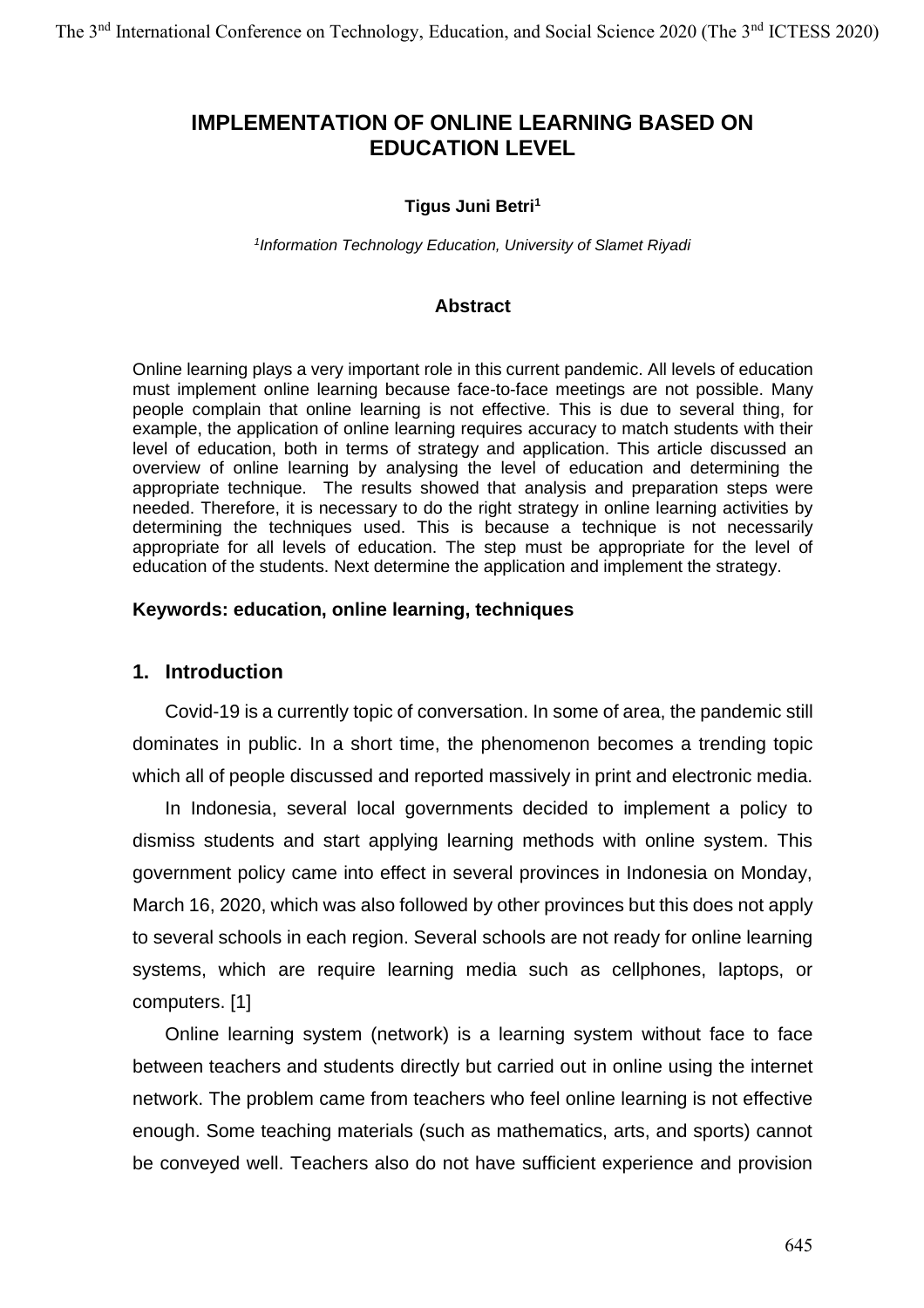with online learning systems so that the teaching methods and media still tend to be repetitive and less innovative. There are also concerns about the increasing cost of internet, especially because there is no internet subsidy from the school. Not only student in school but also students University complained about the online learning system. Many students have to postpone their research because they cannot collect data in the field. Final project consultation was hampered. As a result, the target pass was threatened with being delayed. [2]

In practice, many teachers or students state that online learning or e-learning is less efficient, due to many factors and obstacles in carrying out learning. Students cannot interact directly with friends and lecturers. The experience of students in college using the online learning method or e-learning has problems with internet connections during the class, not to mention that those who live in rural areas are likely to have difficulty getting a good signal and they spend more money on buying internet quotas. Besides that, the lecturer only gave the materials and assignments without explaining the material, so they did not understand the learning material. [3]

### **2. Literature Review**

After the emergence of the Covid-19 outbreak on earth, the education system began looking for an innovation in the teaching and learning process. Even though, today many households use smartphones, social media and laptops. In fact, there are still quite a number of people who do not have internet access, PC and smartphones. Even if they have a computer at home, they may not necessarily have the ability to start e-learning courses. Especially in Indonesia which is geographically very varied. [4]

Given the facts as above, it means that e-learning cannot be accessed and used by all households.They also have to provide infrastructure such as smooth internet access, computers or laptops to support the learning process.

Here are some facts about the application of electronic learning (1) Learning results that will be obtained. Many e-learning requires students to be in front of a screen to watch videos, read materials, and then immediately take a test.

What we don't realize is that the learning process feels too fast and students haven't learned much useful material. E-learning is still limited in being able to teach practical skills, does not have the ability to answer student questions directly, and has limited interactions.; (2) Learning outcomes depend on the students who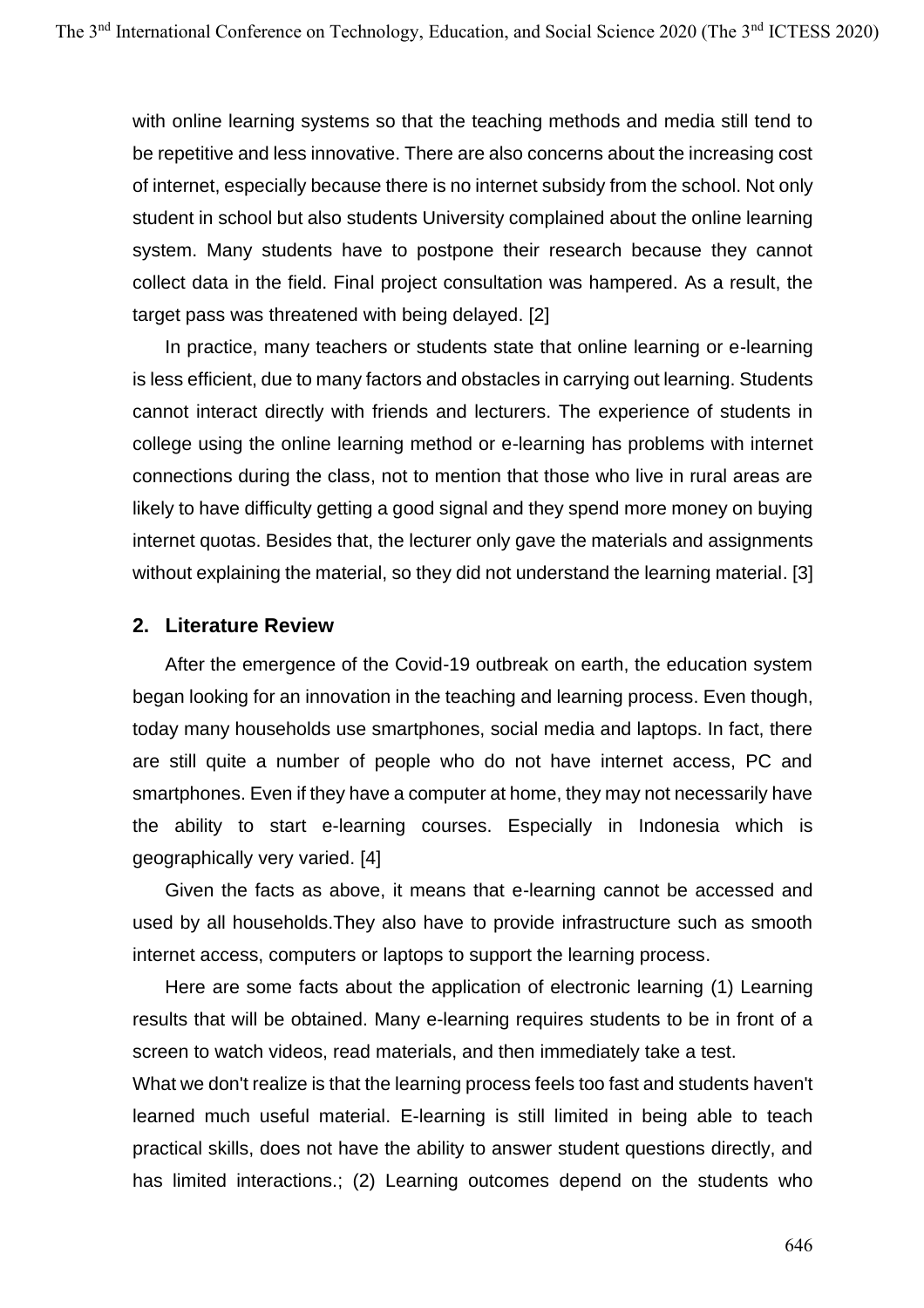followed it. The next weakness that e-learning is a teacher cannot fully supervise students who take part in the learning process. Thus, the success of the learning process will depend on the students who followed. Students must be willing to take the e-learning program according to the specified schedule, have the motivation to be involved in the learning process, and not cheat on the tests held. If a student who learns using e-learning method get high motivation to achieve goals, ,means that this method of learning can function very well. But for those of you who are not motivated to increase knowledge or skills, e-learning will not be completed properly; (3) e-Learning cannot adapt to everyone's learning style. In the learning process, each individual has different learning styles from one another.There are people who can focus on studying on their own, there are people who learn by reading theory, learn by watching pictures and videos, and others who learn better by speaking or listening; (4) E-Learning cannot adapt learning styles to the personality of each student who participates in learning activities. All students will take part in a learning program that has been made the same and only supports one or two learning styles. Of course, you will not get the above by taking training or courses that can meet face to face with the teacher or mentor directly. A teacher can certainly respond dynamically to the various learning styles possessed by their students ; (5) You need a real teacher to learn. Some knowledges and skills cannot be done just by reading and watching videos offered in the e-learning process.You need a classroom to discuss, work in groups, practice hands-on, make presentations, and ask questions with the teacher.[5]

Each region has different demographic conditions. In fact, the characteristics can even differ in one region. Talking about online learning at the educational level. Such in the senior high school and junior high school levels which focus more on the quality of learning methods, for the elementary level there needs to be an emphasis on the function of parents in learning, especially for lower level classes. Even young elementary school students need more interaction with their surroundings. Therefore, a good blended learning system is needed so that the usefulness of the tasks that students receive can be maximized. [6]

If it is limited to being full online, it is not possible, because various basic materials exist in elementary schools, and from elementary school must fully understand the concept. Likewise with assignments, you cannot just do assignments whose answers can even be typed on Google. Therefore, the task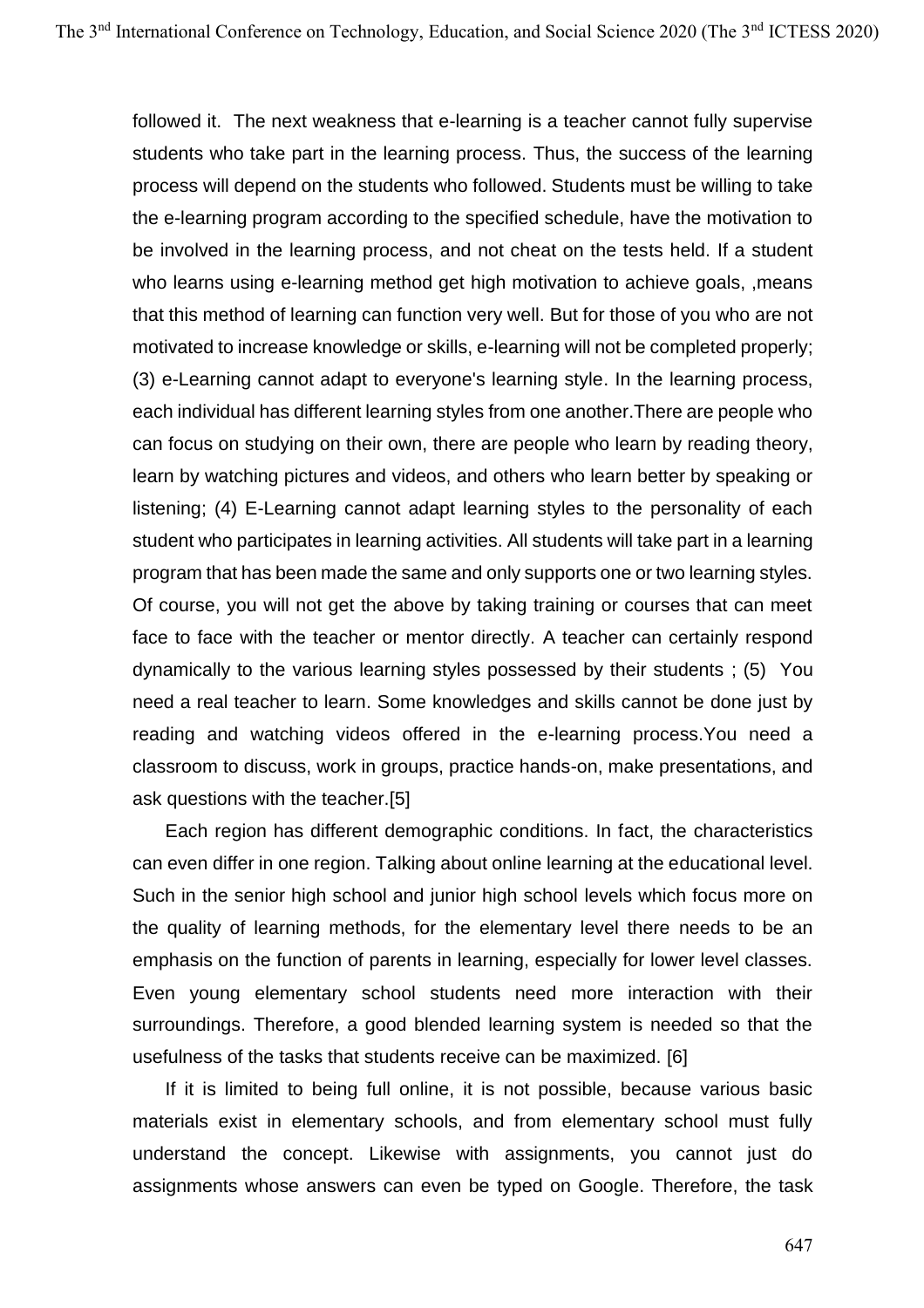must emphasize the benefit for students, be problem-based, and the task has to do with student interactions with the surrounding environment. [7]

The application of online learning in the upper level education environment also has problems. In fact, not all lecturers fully understand how and what is meant by online lectures. One of the main problems is related to network constraints experienced by students. Many students have difficulty accessing both the assignment and the given module.

Some students unrest is related to the implementation of an online lecture system ; (1) Good connection become obstacles for students in accessing the lecture module ; (2) Some electronic devices require that they be connected to electricity, if a power failure occurs, students will have difficulty making attendance; (3) In fact what happened was not online lectures, but online assignments; (4) Online submission of assignments opens opportunities for higher copy paste; (5) Students are not flexible in learning because there is no 2-way communication between students and lecturers. [8]

This study used a method in the form of literature analysis or library research. Literature analysis is a method by conducting a review of various kinds of scientific sources, which can be sources in the form of national journals, international journals, books, and other literature by adjusting the studies raised and discussed.

### **3. Research Methods**

This study used a method in the form of literature analysis or library research. Literature analysis is a method by conducting a review of various kinds of scientific sources, which can be sources in the form of national journals, international journals, books, and other literature by adjusting the studies raised and discussed.

### **4. Result and Discussion**

The practice of online education (online learning) is carried out by various levels of education from elementary, junior high, high school, to college levels. There are no longer learning activities in classrooms as is commonly done by educators: teachers and lecturers. The right step but without adequate preparation.

### **4.1. Problems**

Some constraints can be analyzed by adjusting online learning techniques according to the level of education, separated into elementery school, junior high,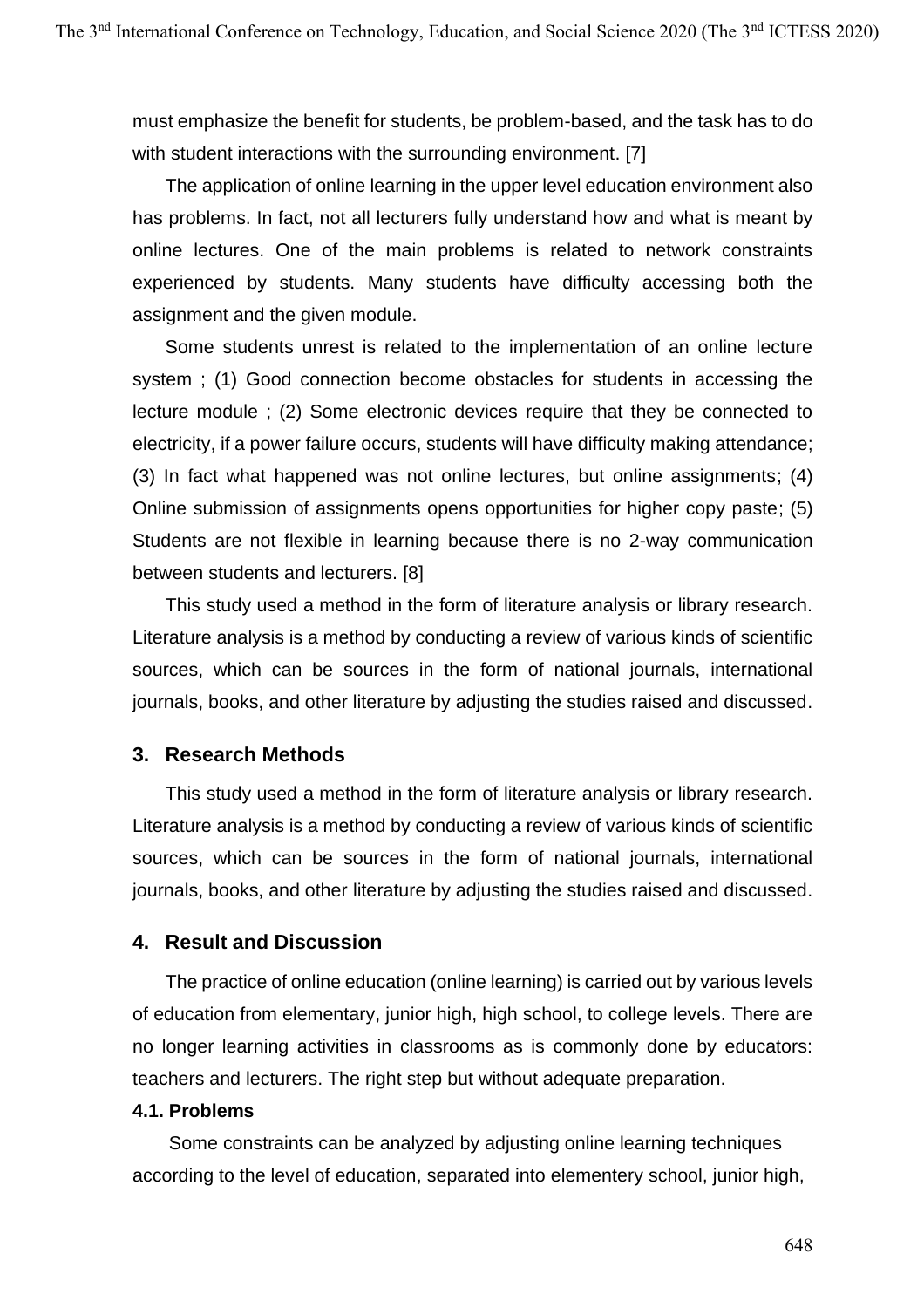high school and college levels. Each level of education has different problems. Theses are the problems;

4.1.1. Inadequate Device and Network

Limitations to internet access, electricity, and not having a device make it difficult to do online learning. Students at lower levels of education such as those in elementery school generally do not have their own smart phones so activities are done through parents' smartphones. The fact is that many parents don't have smart phones. The case of parents stealing smartphones in one of the regions in Indonesia is evidence of a large social disparity affecting the continuation of online learning using smartphones.

4.1.2. Students' Ability to Use Electronic Devices

Students in elementary schools are generally not very good at using smartphones or PC especially in impelemting the online platform for online learning. There are many applications and platforms that can be used for online learning using smartphones or PC. Several platforms that provide online learning facilities for example;Ruangguru.com, Zenius, a learning house. This platform provides tutors and learning materials that we can access via the internet. In addition, there are applications specifically made for "Learning Management System" applications such as Google Classroom and Microsoft Teams.

### 4.1.3. Further Parental Roles are Needed

In online learning, parents have an important role in optimizing online learning. In this case, parents are required to be closer to their children. Parents also play a role in helping children understand what they are learning. Parents are required to accompany children during the learning process. This aims to create seriousness and supervision of the learning process. Parents also play a role in fostering high learning motivation. Because without a sense of motivation to learn, online learning will not run optimally.

The online learning system becomes optimal with accompanying parents. However, the obstacle is not all parents can assist their children during online learning for various reasons, for example the parents work. This is one of the reasons online learning has not been accepted in the community.When parents understand that the Corona Virus is dangerous and there is no cure, and also parents understand that children's education is a shared responsibility and not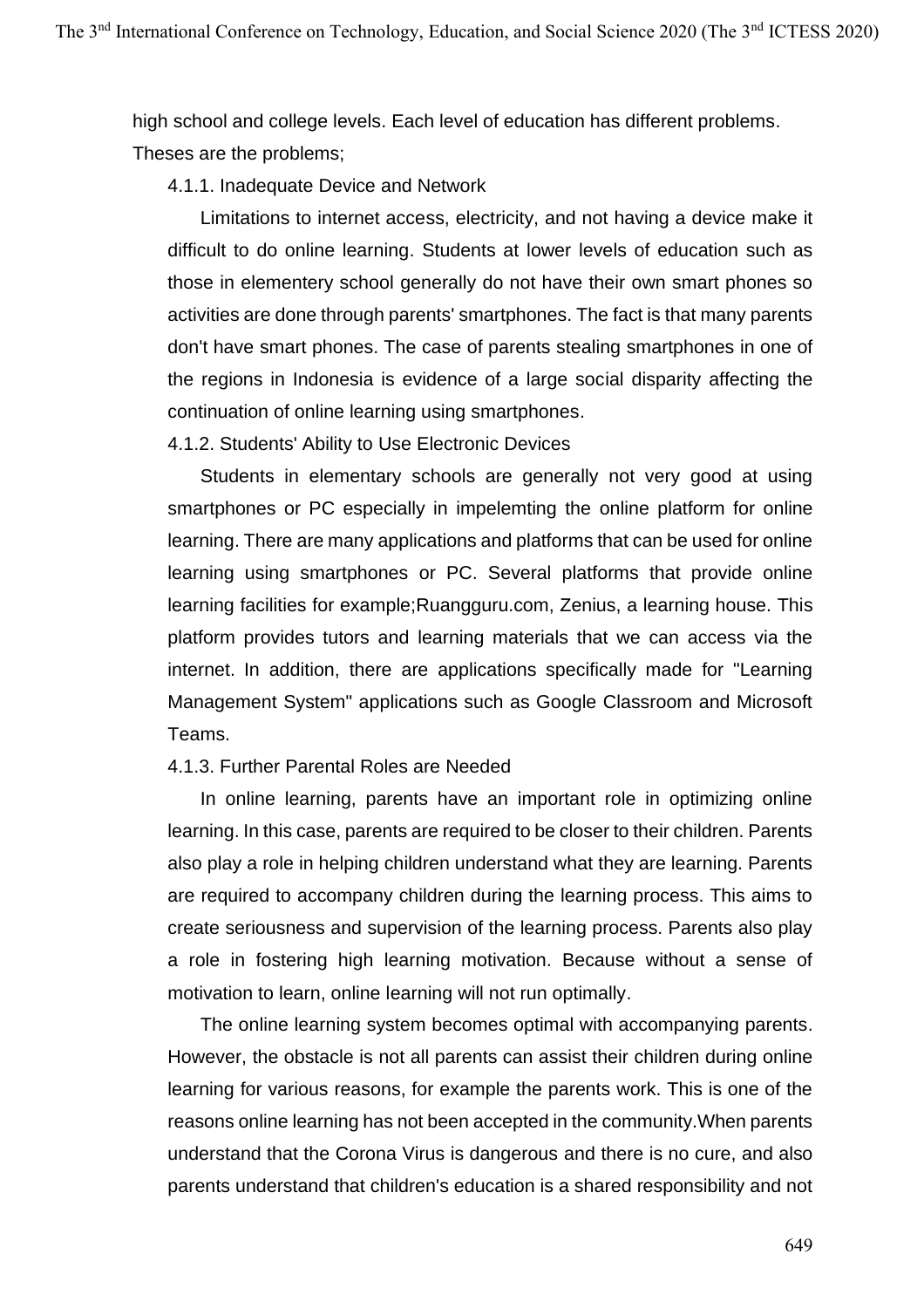just the responsibility of the teacher. So that parents are really active and accompany their children. Then online learning can be carried out optimally 4.1.4 Loss of Emotional Touch in Teaching

The role and true figure of a teacher is not easily replaced by online applications. If a student need only to understand and know science, then it could be that the information provided through sophisticated media is more than sufficient. However, if it is hoped that the formation of characters for students, then the complete figure of a teacher as a role model cannot be replaced by anything, especially applications in electronic machines. Although inferior to machines and their own students, exemplary attitudes and their derivatives, such as: empathy, compassion, caring, and other praiseworthy traits will not be obtained from the various applications created by humans. The glory of the teaching profession can also be seen from its skill in transferring its knowledge to students without any strings attached. The various kinds of professions that exist such as; police, doctors, engineers, businessmen, including the president are the effect of the cold hand of a teacher. Even the council members entrusted by the people as regulators about teachers also come from the intelligence of teachers who educated them in the past. This touch is what missing in electronic learning.

4.1.5 Teacher's Understanding of Electronic Learning

Many teachers do not really understand the concept of electronic learning, so what happens is not "online learning" but "online assignments". Teaching material must still be delivered according to what application will be used.

### **4.2. Solution**

The geographical conditions in Indonesia which are so large and have a wide variety of areas are still a common problem in matters of technology application. The government has provided a solution. Some local governments make policies by providing smartphone devices to underprivileged students even though they are not evenly distributed or insufficient.

In accommodating the limited abilities of students using learning tools, especially students in low grades. Schools need to determine the right application. It is impossible to use a Learning Management System based application for lowlevel students, for example using Microsoft Teams which the application has some fitur such as;video conference, online chat, online forums, and online assignments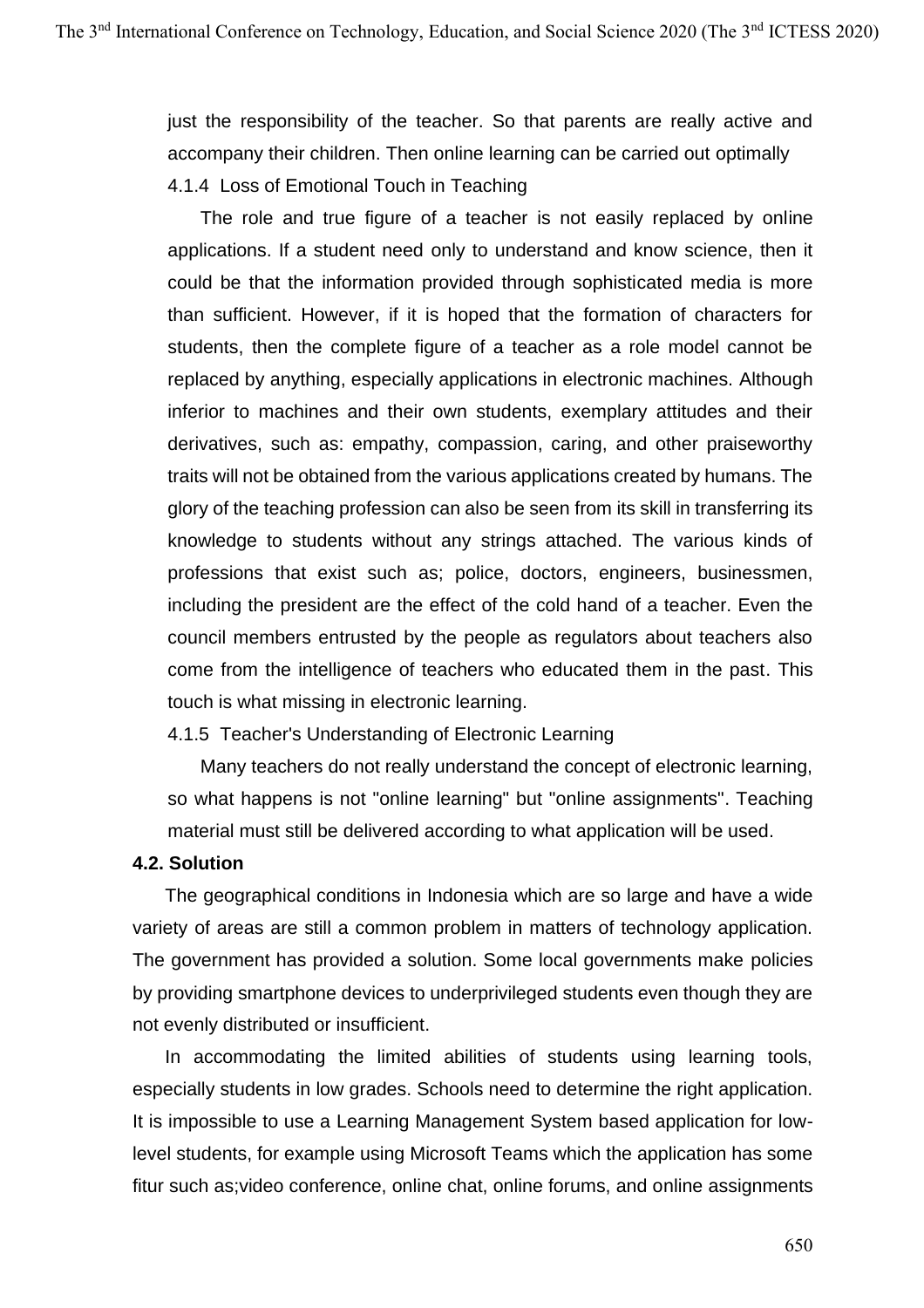which are all integrated with each other. We can use a simple application, for example by using a messenger application such as Whatsapp Messenger.

In accommodating the problem of parental assistance, teachers need to be given a deeper understanding that in addition to provide the learning to parents, they must also communicate continuously so that parents are aware that their responsibilities have changed during this pandemic. That they should be more actively involved in helping accompany children in studying, especially low grade students.

Talking about the emotional touch lost due to online learning, teachers must communicate more intensively with students. Although, it must be done by telephone or video call. This is also part of the problem of most teachers who do not understand the concept of electronic learning. Teachers must understand electronic learning is same with conventional learning, only the meeting media are replaced. The teacher also has to explain the material and the teacher also has to provide a solution to the problem. It's not just changing to online assignments. This may work for students in University but not for students at lower levels of education

From discussion above, we must determine what techniques and platforms can be used for online learning according to the level of education. Students at low education levels such as elementary schools need special attention because their access and technical abilities in using the application. The home visit school method is most appropriate to use that happened so far in several cities. Students continue to have face-to-face meetings with a limited amount and time.

.

For students at the junior high school level, they experience a transitional period. The teacher can combine the home visit method with the application of a simple video conference. For students at the high school level, they begin to be skilled in using electronic devices and require less emotional touch in learning activities. Then the teacher can combine the applications used. Video conferencing, "Learning Management System" applications such as Google Classroom can be applied here. However, the teacher can still provide the material through video conferencing or by making learning videos on Youtube.

For students at the college level, the techniques used are different. Students at the University tend to need to be more active so that assignments can be used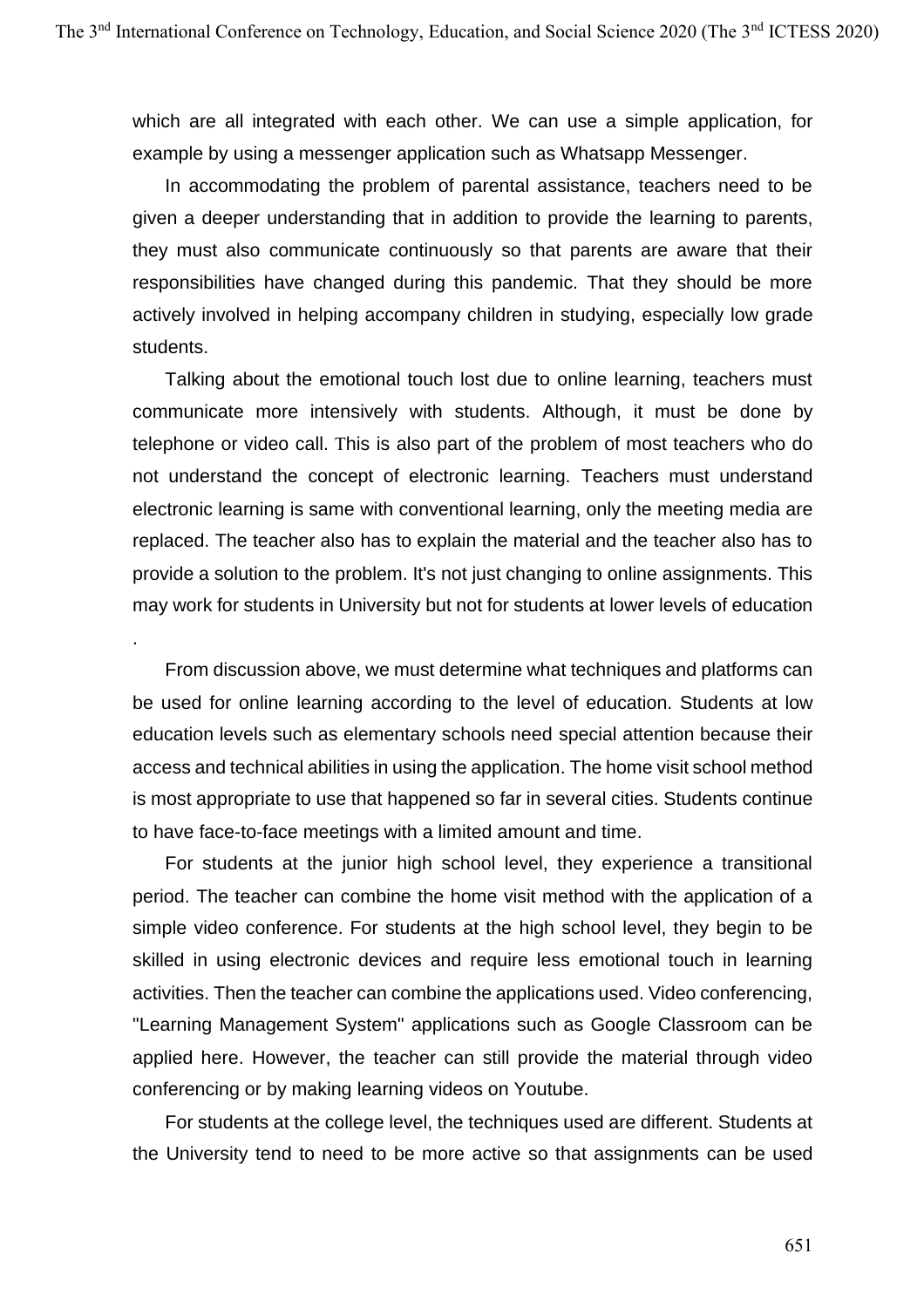more at this level. The choice of applications that can be used is more varied, especially the "Learning Management System" application.

## **5. Conclusions and suggestions**

In the application of electronic learning which has been running for approximately 9 months, many problems have been encountered. Problems come from the students' side, the teacher's side and the inaccurate technical side. The techniques used for students at one level of education are completely different from those of students at another level of education. The approach of communication and application used must adapt to these students. In determining the techniques used, we need to separate how online learning is applied according to the characteristics for students in elementary schools, junior high schools, senior high schools and colleges. Thus, we can determine the application used.

## **References**

- [1] R. Hamid, I. Sentryo, and S. Hasan, "Online learning and its problems in the Covid-19 emergency period," *J. Prima Edukasia*, vol. 8, no. 1, pp. 86–95, 2020, [Online]. Available: http://journal.uny.ac.id/index.php/jpe.
- [2] G. P. Yustika, A. Subagyo, and S. Iswati, "Masalah Yang Dihadapi Dunia Pendidikan Dengan Tutorial Online: Sebuah Short Review," *Tadbir J. Stud. Manaj. Pendidik.*, vol. 3, no. 2, p. 187, 2019, doi: 10.29240/jsmp.v3i2.1178
- . [3] A. Sadikin and A. Hamidah, "Pembelajaran Daring di Tengah Wabah Covid-19 ( Online Learning in the Middle of the Covid-19 Pandemic )," *BIODIK J. Ilm. Pendidik. Biol.*, vol. 6, no. 2, pp. 214–224, 2020.
- [4] L. Handayani, "Keuntungan , Kendala dan Solusi Pembelajaran Online Selama Pandemi Covid-19 : Studi Ekploratif di SMPN 3 Bae Kudus Lina Handayani," *J. Ind. Eng. Manag. Res.*, vol. 1, no. 2, pp. 15–23, 2020.
- [5] E. W. Pratiwi, "DAMPAK COVID-19 TERHADAP KEGIATAN PEMBELAJARAN ONLINE DI SEBUAH PERGURUAN TINGGI KRISTEN DI INDONESIA Ericha Windhiyana Pratiwi Universitas Kristen Satya Wacana THE IMPACT OF COVID-19 ON ONLINE LEARNING ACTIVITIES OF A," *Perspekt. Ilmu Pendidik.*, vol. 34, no. 1, pp. 1–8, 2020, [Online]. Available: http://journal.unj.ac.id/unj/index.php/pip/article/view/14921.
- [6] T. Verawardina, Unung; Asnur, Lise; Lubis, Arina Luthfini; Hendriyani, Yeka; Ramadhani, Dochi; Dewi, Ika Parma; Darni, Resmi; Betri, Tigus Juni; Susanti, Wilda; Sriwahyuni, "EBSCOhost | 144289555 | Reviewing Online Learning Facing the Covid-19 Outbreak.," *Talent Dev. Excell.*, vol. 12, no. 3, pp. 385–